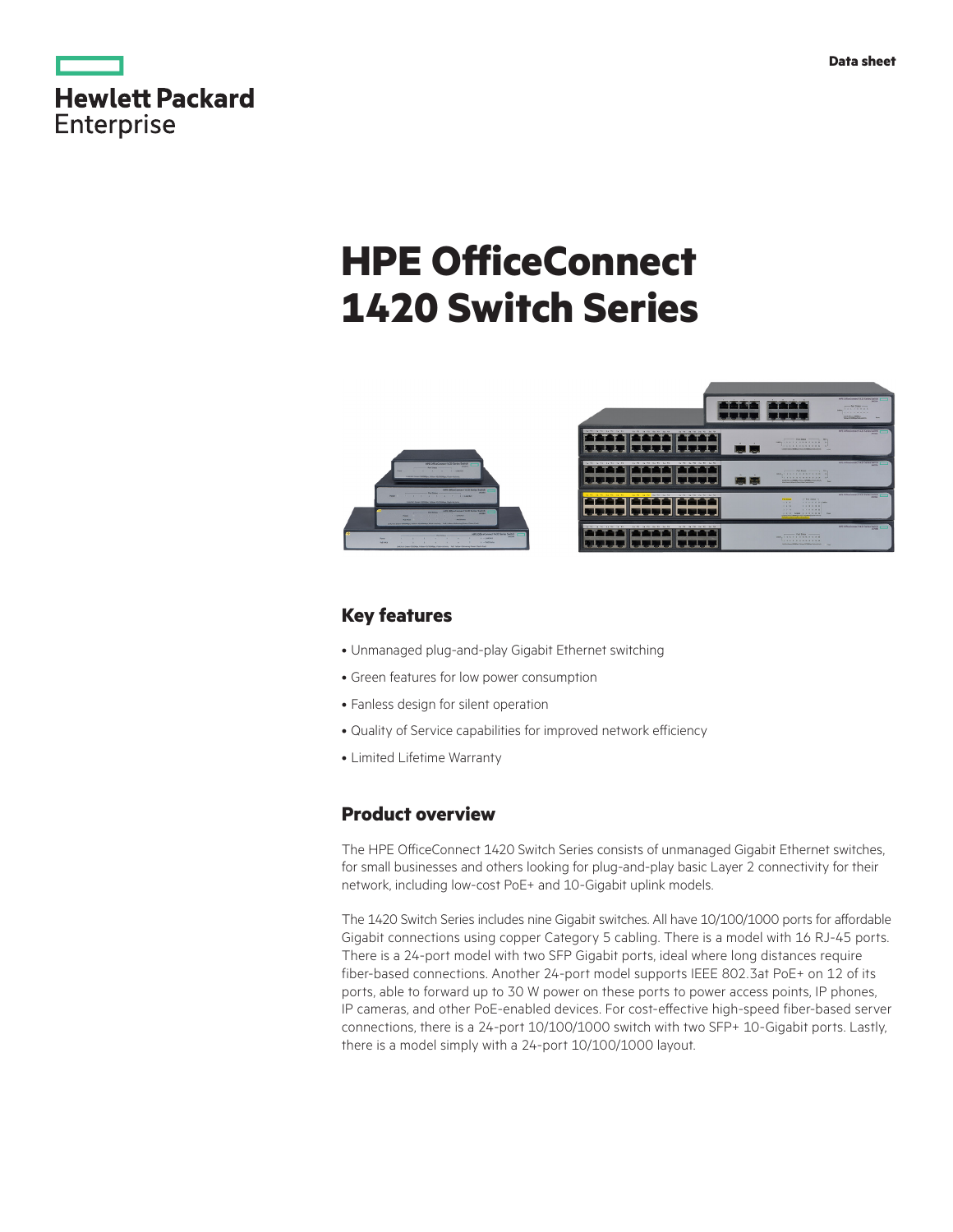HPE OfficeConnect 1420 switches have Quality of Service (QoS) support and IEEE 802.3x flow control features that improve network efficiency.

Simplified plug-and-play convenience is supported by features such as auto-MDIX and auto-speed negotiation. Hewlett Packard Enterprise has innovated and combined the latest advances in silicon technology to bring you some of the most power-efficient switches. All models support the Energy Efficient Ethernet IEEE 802.3az standard, as well as auto power-down mode on idle ports and power saving on short-distance cables. With their fanless silent operation, these switches are ideal for office deployment. HPE OfficeConnect 1420 switches come with a Limited Lifetime Warranty covering the unit and power supplies.

### **Features and benefits**

#### **Ease of use**

• Unmanaged

Provides plug-and-play simplicity

• Auto-speed negotiation

Selects individual port speed automatically, depending on client capabilities; removing the need for manual intervention enables simple plug-and-play operation

• Comprehensive LED display with per-port indicators

Provides an at-a-glance view of the status, activity, speed, and full-duplex operation of the switches

• Flow control

Helps ensure reliable communications during full-duplex operation

• HPE/IEEE Auto-MDIX

Automatically adjusts for straight-through or crossover cables on all RJ-45 ports

#### **Connectivity**

- • Gigabit Ethernet 10/100/1000 connectivity—high speed Ethernet connections over highly affordable copper Category 5 cabling
- 10-Gigabit fiber connectivity

Future-proof 10-Gigabit technology allows high-speed fiber connection to servers or other switches with connection flexibility using optional SFP+ transceivers (Model: JH018A)

• IEEE 802.3at Power over Ethernet (PoE+)

Provides up to 30 W per port, which allows support of the latest PoE+ capable devices such as IP phones, wireless Access Points, and security cameras, as well as any IEEE 802.3af compliant end device; reduces the cost of additional electrical cabling and circuits that would otherwise be necessary in IP phone and WLAN deployments (Models: JH019A, JH328A, JH330A)

#### **Performance**

• Energy Efficient Ethernet support

Supports new IEEE 802.3az standard; and allows lower power consumption, when operated with IEEE-compliant client devices

- Half-/full-duplex auto-negotiating capability on every port doubles the throughput of every port
- • Jumbo frame support

Allows frames up to 9,216 bytes to be switched through the network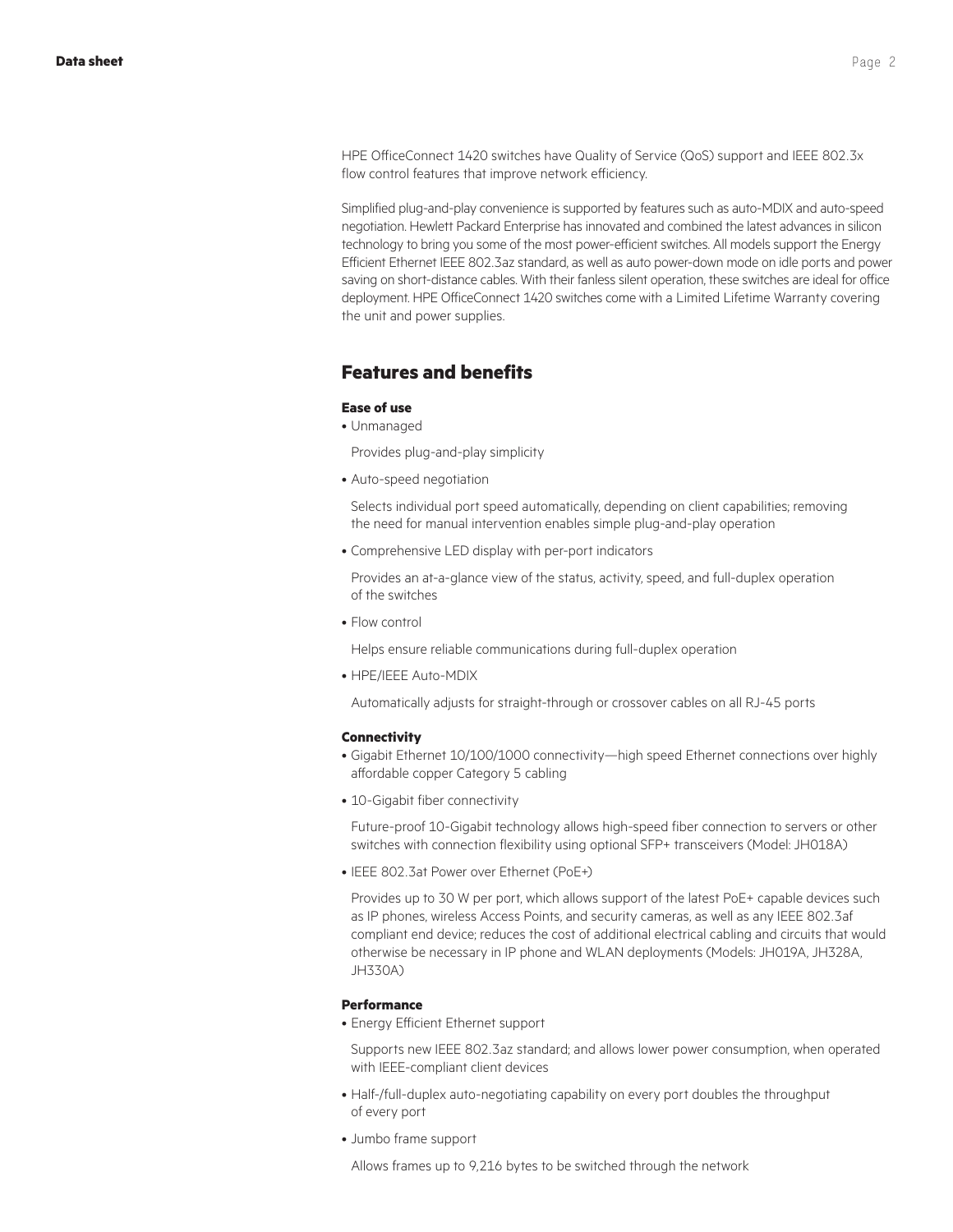#### **Flexibility**

#### • Fanless design

Enables quiet operation for deployment in open spaces

• Internal power supply

Delivers operational convenience and an environment suitable for business operations

#### **Quality of Service (QoS)**

• IEEE 802.1p prioritization

Delivers data to devices, based on the priority and type of traffic

• DiffServ Code Point (DSCP) support

Allows real-time traffic prioritization, based on Layer 3 TOS/DSCP parameters

#### **Warranty and support**

• Limited Lifetime Warranty

This series comes with a Limited Lifetime Warranty providing advance hardware replacement with next business day shipment in most countries, 24x7 phone support available for the first 90 days, and electronic and business hours phone support for the entire warranty period. See **[hpe.com/networking/warrantysummary](http://www.hpe.com/networking/warrantysummary)** for full warranty and support information included with your product purchase.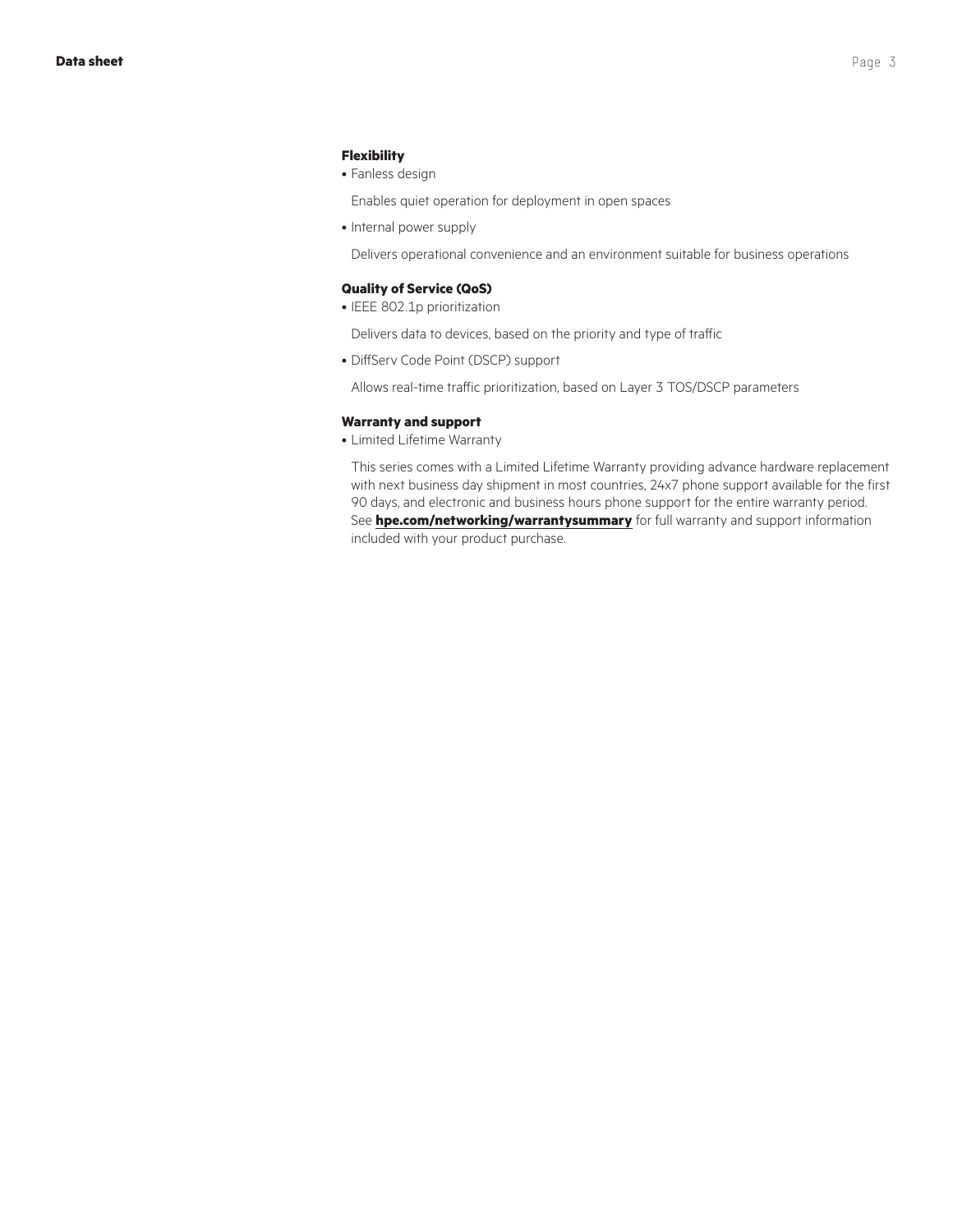### **HPE OfficeConnect 1420 Switch Series**

| <b>Specifications</b>                                                                                                                                                            | HPE OfficeConnect 1420-16G Switch (JH016A)                                                                                                                                                                                         | 2222 2222 2223<br>timmini E<br>HPE OfficeConnect 1420-24G-2SFP Switch (JH017A)                                                                                                                                                     |  |
|----------------------------------------------------------------------------------------------------------------------------------------------------------------------------------|------------------------------------------------------------------------------------------------------------------------------------------------------------------------------------------------------------------------------------|------------------------------------------------------------------------------------------------------------------------------------------------------------------------------------------------------------------------------------|--|
| I/O ports and slots                                                                                                                                                              | 16 RJ-45 autosensing 10/100/1000 ports<br>(IEEE 802.3 Type 10BASE-T, IEEE 802.3u<br>Type 100BASE-TX, IEEE 802.3ab Type 1000BASE-T);<br>Media Type: Auto-MDIX; Duplex: 10BASE-<br>T/100BASE-TX: half or full; 1000BASE-T: full only | 24 RJ-45 autosensing 10/100/1000 ports<br>(IEEE 802.3 Type 10BASE-T, IEEE 802.3u<br>Type 100BASE-TX, IEEE 802.3ab Type 1000BASE-T);<br>Media Type: Auto-MDIX; Duplex: 10BASE-<br>T/100BASE-TX: half or full; 1000BASE-T: full only |  |
|                                                                                                                                                                                  | Supports a maximum of 16 autosensing<br>10/100/1000 ports                                                                                                                                                                          | 2 SFP 100/1000 Mbps ports (IEEE 802.3z<br>Type 1000BASE-X, IEEE 802.3u Type 100BASE-FX)                                                                                                                                            |  |
|                                                                                                                                                                                  |                                                                                                                                                                                                                                    | Supports a maximum of 24 autosensing<br>10/100/1000 ports plus 2 SFP ports                                                                                                                                                         |  |
| <b>Physical characteristics</b><br>Dimensions<br>Weight                                                                                                                          | $10.47$ (w) x 6.38(d) x 1.73(h) in. (26.6 x 16.2 x 4.4 cm)<br>$2.65$ lb $(1.2$ kg)                                                                                                                                                 | $17.32$ (w) x 6.81(d) x 1.73(h) in. (44 x 17.3 x 4.4 cm)<br>4.85 lb $(2.2 \text{ kg})$                                                                                                                                             |  |
| <b>Memory and processor</b>                                                                                                                                                      | 1 MB flash: Packet buffer size: 512 KB                                                                                                                                                                                             | 1 MB flash: Packet buffer size: 512 KB                                                                                                                                                                                             |  |
| Mounts in an EIA standard 19-inch telco rack<br><b>Mounting and enclosure</b><br>(hardware included); Desktop mounting                                                           |                                                                                                                                                                                                                                    | Mounts in an EIA standard 19-inch telco rack<br>(hardware included); Desktop mounting                                                                                                                                              |  |
| Performance<br>100 Mb Latency<br>1000 Mb Latency<br>Throughput<br>Switching capacity<br>MAC address table size                                                                   | < 8 µs (LIFO 64-byte packets)<br>< 16 µs (LIFO 64-byte packets)<br>Up to 23.8 Mpps (64-byte packets)<br>32 Gbps<br>8192 entries                                                                                                    | < 8 µs (LIFO 64-byte packets)<br>< 16 µs (LIFO 64-byte packets)<br>Up to 38.7 Mpps (64-byte packets)<br>52 Gbps<br>8192 entries                                                                                                    |  |
| <b>Environment</b><br>Operating temperature<br>Operating relative humidity<br>Nonoperating/Storage temperature<br>Nonoperating/Storage relative humidity<br>Altitude<br>Acoustic | 32°F to 104°F (0°C to 40°C)<br>5% to 95%, noncondensing<br>-40°F to 158°F (-40°C to 70°C)<br>5% to 95%, noncondensing<br>Up to 16,404 ft (5 km)<br>Power: 0 dB No fan                                                              | 32°F to 104°F (0°C to 40°C)<br>5% to 95%, noncondensing<br>-40°F to 158°F (-40°C to 70°C)<br>5% to 95%, noncondensing<br>Up to 16,404 ft (5 km)<br>Power: 0 dB No fan                                                              |  |
| <b>Reliability</b><br>MTBF (years)                                                                                                                                               | 153.35 years                                                                                                                                                                                                                       | 131.08 years                                                                                                                                                                                                                       |  |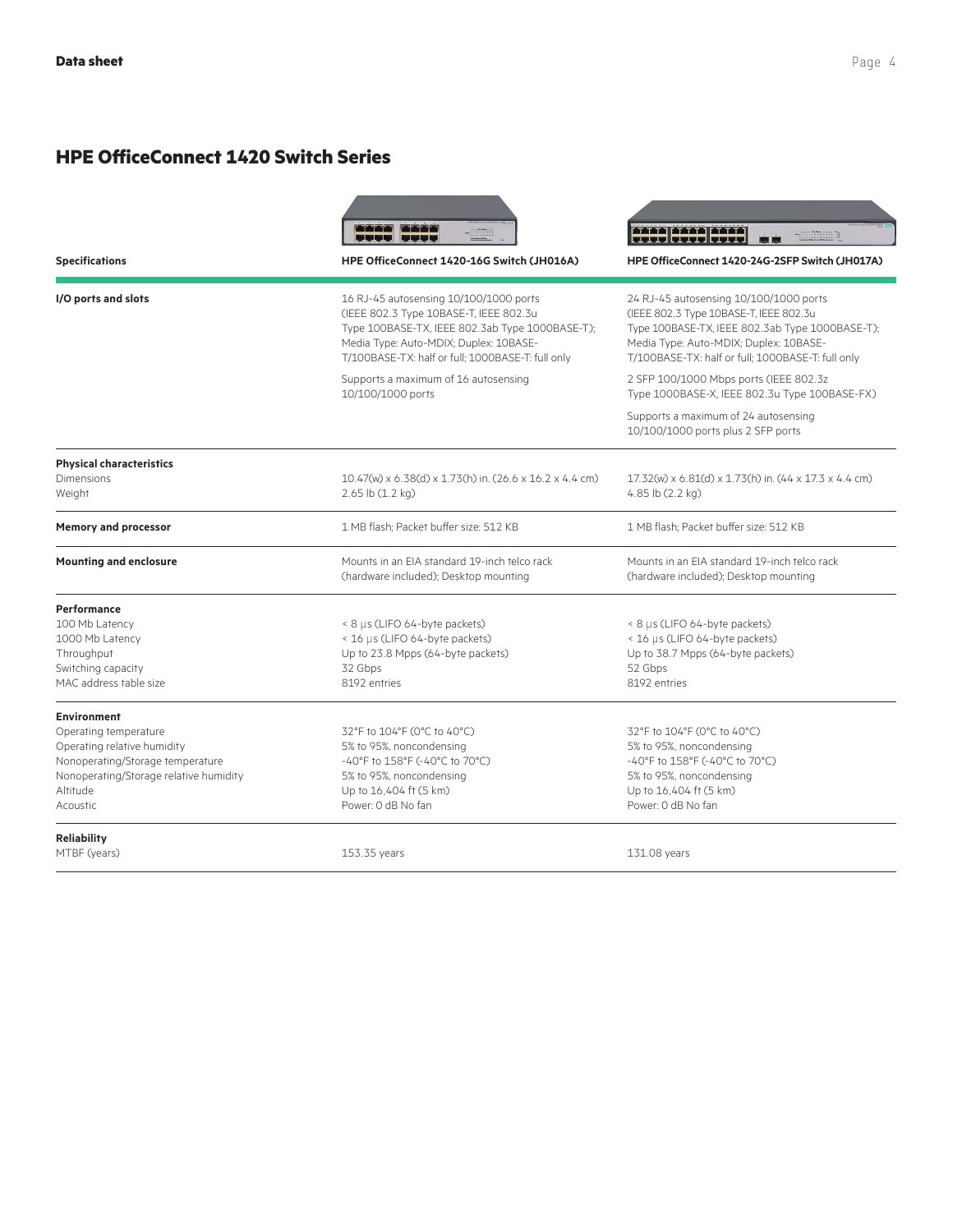| <b>Specifications (continued)</b> | HPE OfficeConnect 1420-16G Switch (JH016A)                                                                                                                                                                              | HPE OfficeConnect 1420-24G-2SFP Switch (JH017A)                                                                                                                                                                         |  |
|-----------------------------------|-------------------------------------------------------------------------------------------------------------------------------------------------------------------------------------------------------------------------|-------------------------------------------------------------------------------------------------------------------------------------------------------------------------------------------------------------------------|--|
| <b>Electrical characteristics</b> |                                                                                                                                                                                                                         |                                                                                                                                                                                                                         |  |
| Frequency                         | 50/60 Hz                                                                                                                                                                                                                | 50/60 Hz                                                                                                                                                                                                                |  |
| Voltage                           | 100-240 VAC, rated                                                                                                                                                                                                      | 100-240 VAC, rated                                                                                                                                                                                                      |  |
| Current                           | 0.2A                                                                                                                                                                                                                    | 0.3A                                                                                                                                                                                                                    |  |
| Maximum power rating              | 12W                                                                                                                                                                                                                     | 18 W                                                                                                                                                                                                                    |  |
| <b>Notes</b>                      | Maximum power rating is the worst-case theoretical<br>maximum number provided for planning the<br>infrastructure with fully loaded PoE (if equipped), 100%<br>traffic, all ports plugged in, and all modules populated. | Maximum power rating is the worst-case theoretical<br>maximum number provided for planning the<br>infrastructure with fully loaded PoE (if equipped), 100%<br>traffic, all ports plugged in, and all modules populated. |  |
|                                   | This model comes with an internal power supply.<br>Power cord provided based on region option.                                                                                                                          | This model comes with an internal power supply.<br>Power cord provided based on region option.                                                                                                                          |  |
| Safety                            | CSA 22.2 No. 60950; UL 60950-1; IEC 60950-1;<br>EN 60950-1                                                                                                                                                              | CSA 22.2 No. 60950; UL 60950-1; IEC 60950-1;<br>EN 60950-1                                                                                                                                                              |  |
| <b>Emissions</b>                  | FCC Rules Part 15, Subpart B Class A                                                                                                                                                                                    | FCC Rules Part 15, Subpart B Class A                                                                                                                                                                                    |  |
| <b>Immunity</b>                   |                                                                                                                                                                                                                         |                                                                                                                                                                                                                         |  |
| Generic                           | EN 55022, CISPR 22                                                                                                                                                                                                      | EN 55022, CISPR 22                                                                                                                                                                                                      |  |
| EΝ                                | EN 55024, CISPR 24                                                                                                                                                                                                      | EN 55024, CISPR 24                                                                                                                                                                                                      |  |
| <b>ESD</b>                        | IEC 61000-4-2                                                                                                                                                                                                           | IEC 61000-4-2                                                                                                                                                                                                           |  |
| Radiated                          | IEC 61000-4-3                                                                                                                                                                                                           | IEC 61000-4-3                                                                                                                                                                                                           |  |
| EFT/Burst                         | IEC 61000-4-4                                                                                                                                                                                                           | IEC 61000-4-4                                                                                                                                                                                                           |  |
| Surge                             | IEC 61000-4-5                                                                                                                                                                                                           | IEC 61000-4-5                                                                                                                                                                                                           |  |
| Conducted                         | IEC 61000-4-6                                                                                                                                                                                                           | IEC 61000-4-6                                                                                                                                                                                                           |  |
| Power frequency magnetic field    | IEC 61000-4-8                                                                                                                                                                                                           | IEC 61000-4-8                                                                                                                                                                                                           |  |
| Voltage dips and interruptions    | IEC 61000-4-11                                                                                                                                                                                                          | IEC 61000-4-11                                                                                                                                                                                                          |  |
| <b>Harmonics</b>                  | IEC 61000-3-2                                                                                                                                                                                                           | IEC 61000-3-2                                                                                                                                                                                                           |  |
| Flicker                           | IEC 61000-3-3                                                                                                                                                                                                           | IEC 61000-3-3                                                                                                                                                                                                           |  |
| Notes                             |                                                                                                                                                                                                                         | Use only supported genuine HPE transceivers with<br>your switch.                                                                                                                                                        |  |
| <b>Services</b>                   | Refer to the Hewlett Packard Enterprise website at                                                                                                                                                                      | Refer to the Hewlett Packard Enterprise website at                                                                                                                                                                      |  |
|                                   | hpe.com/networking/services for details on the                                                                                                                                                                          | hpe.com/networking/services for details on the                                                                                                                                                                          |  |
|                                   | service-level descriptions and product numbers. For details<br>about services, and response times in your area, please<br>contact your local Hewlett Packard Enterprise sales office.                                   | service-level descriptions and product numbers. For details<br>about services, and response times in your area, please<br>contact your local Hewlett Packard Enterprise sales office.                                   |  |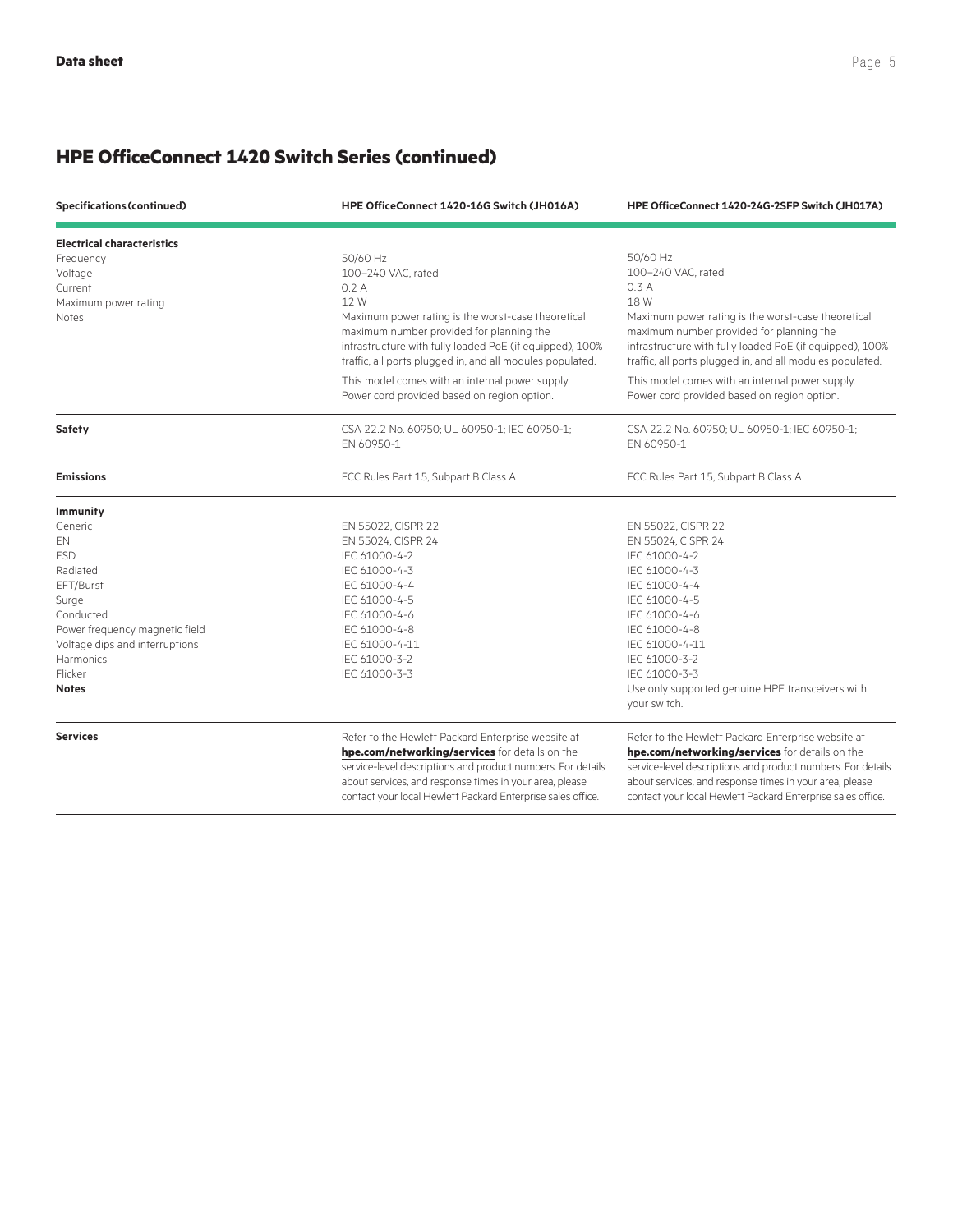| <b>Specifications (continued)</b>                                                                                                                                                | <b>AND ENTRENT</b><br>HPE OfficeConnect 1420-24G-2SFP+ 10G<br>Uplink Switch (JH018A)                                                                                                                                               | <b>2000 0000 0000</b><br><b>HPE OfficeConnect 1420-24G-PoE+ (124W)</b><br>Switch (JH019A)                                                                                                                                          |
|----------------------------------------------------------------------------------------------------------------------------------------------------------------------------------|------------------------------------------------------------------------------------------------------------------------------------------------------------------------------------------------------------------------------------|------------------------------------------------------------------------------------------------------------------------------------------------------------------------------------------------------------------------------------|
| I/O ports and slots                                                                                                                                                              | 24 RJ-45 autosensing 10/100/1000 ports<br>(IEEE 802.3 Type 10BASE-T, IEEE 802.3u<br>Type 100BASE-TX, IEEE 802.3ab Type 1000BASE-T);<br>Media Type: Auto-MDIX; Duplex: 10BASE-T/<br>100BASE-TX: half or full; 1000BASE-T: full only | 24 RJ-45 autosensing 10/100/1000 ports<br>(IEEE 802.3 Type 10BASE-T, IEEE 802.3u<br>Type 100BASE-TX, IEEE 802.3ab Type 1000BASE-T);<br>Media Type: Auto-MDIX; Duplex: 10BASE-T/<br>100BASE-TX: half or full; 1000BASE-T: full only |
|                                                                                                                                                                                  | 2 SFP+ 1000/10000 Mbps ports (IEEE 802.3z<br>Type 1000BASE-X, IEEE 802.3ae 10GBASE-X)<br>Supports a maximum of 24 autosensing                                                                                                      | Supports a maximum of 24 autosensing<br>10/100/1000 ports                                                                                                                                                                          |
|                                                                                                                                                                                  | 10/100/1000 ports plus 2 SFP+ ports                                                                                                                                                                                                |                                                                                                                                                                                                                                    |
| <b>Physical characteristics</b><br>Dimensions<br>Weight                                                                                                                          | 17.32(w) x 9.37(d) x 1.73(h) in. (44 x 23.8 x 4.4 cm)<br>6.39 lb (2.9 kg)                                                                                                                                                          | 17.32(w) x 9.37(d) x 1.73(h) in. (44 x 23.8 x 4.4 cm)<br>7.28 lb (3.3 kg)                                                                                                                                                          |
| <b>Memory and processor</b>                                                                                                                                                      | 8 MB flash: Packet buffer size: 1.5 MB                                                                                                                                                                                             | 1 MB flash: Packet buffer size: 512 KB                                                                                                                                                                                             |
| <b>Mounting and enclosure</b>                                                                                                                                                    | Mounts in an FIA standard 19-inch telco rack<br>(hardware included); Desktop mounting                                                                                                                                              | Mounts in an FIA standard 19-inch telco rack<br>(hardware included); Desktop mounting                                                                                                                                              |
| Performance<br>100 Mb Latency<br>1000 Mb Latency<br>10 Gbps Latency<br>Throughput<br>Switching capacity<br>MAC address table size                                                | < 8 µs (LIFO 64-byte packets)<br>< 16 µs (LIFO 64-byte packets)<br>Up to 65.5 Mpps (64-byte packets)<br>88 Gbps<br>16384 entries                                                                                                   | < 8 µs (LIFO 64-byte packets)<br>< 16 µs (LIFO 64-byte packets)<br>< 2 µs (LIFO 64-byte packets)<br>Up to 35.7 Mpps (64-byte packets)<br>48 Gbps<br>8192 entries                                                                   |
| <b>Environment</b><br>Operating temperature<br>Operating relative humidity<br>Nonoperating/Storage temperature<br>Nonoperating/Storage relative humidity<br>Altitude<br>Acoustic | 32°F to 104°F (0°C to 40°C)<br>5% to 95%, noncondensing<br>-40°F to 158°F (-40°C to 70°C)<br>5% to 95%, noncondensing<br>Up to 16,404 ft (5 km)<br>Power: 0 dB No fan                                                              | 32°F to 104°F (0°C to 40°C)<br>5% to 95%, noncondensing<br>-40°F to 158°F (-40°C to 70°C)<br>5% to 95%, noncondensing<br>Up to 16,404 ft (5 km)<br>Power: 0 dB No fan                                                              |
| <b>Reliability</b><br>MTBF (years)                                                                                                                                               | 118.54 years                                                                                                                                                                                                                       | 69.43 years                                                                                                                                                                                                                        |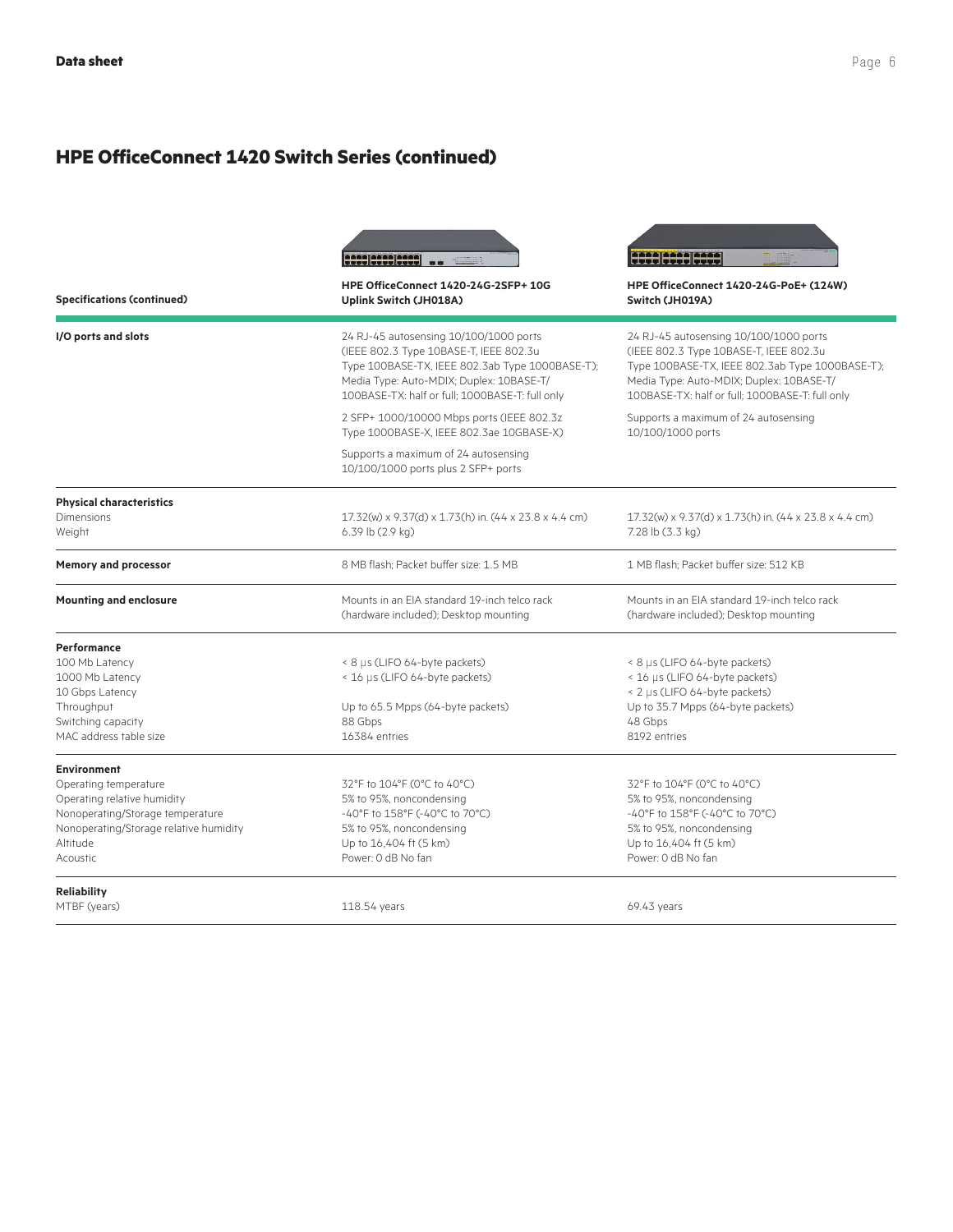| HPE OfficeConnect 1420-24G-2SFP+ 10G<br><b>Specifications (continued)</b><br>Uplink Switch (JH018A) |                                                                  | HPE OfficeConnect 1420-24G-PoE+ (124W)<br>Switch (JH019A)    |  |
|-----------------------------------------------------------------------------------------------------|------------------------------------------------------------------|--------------------------------------------------------------|--|
| <b>Electrical characteristics</b>                                                                   |                                                                  |                                                              |  |
| Frequency                                                                                           | 50/60 Hz                                                         | 50/60 Hz                                                     |  |
| Voltage                                                                                             | 100-240 VAC, rated                                               | 100-240 VAC, rated                                           |  |
| Current                                                                                             | 0.4A                                                             | 0.3 A (without PoE)/1.81 A (with full PoE power)             |  |
| Maximum power rating<br>PoE power                                                                   | 21 W                                                             | 18 W (without PoE)/160 W (with full PoE power)<br>124 W PoE+ |  |
| <b>Notes</b>                                                                                        | Maximum power rating is the worst-case theoretical               | Maximum power rating is the worst-case theoretical           |  |
|                                                                                                     | maximum number provided for planning the infrastructure          | maximum number provided for planning the                     |  |
|                                                                                                     | with fully loaded PoE (if equipped), 100% traffic, all ports     | infrastructure with fully loaded PoE (if equipped), 100%     |  |
|                                                                                                     | plugged in, and all modules populated.                           | traffic, all ports plugged in, and all modules populated.    |  |
|                                                                                                     | This model comes with an internal power supply.                  | PoE power is the power budget available for Power            |  |
|                                                                                                     | Power cord provided based on region option.                      | over Ethernet. This product provides PoE or PoE+             |  |
|                                                                                                     |                                                                  | power across 12 of 24 ports, with a total power              |  |
|                                                                                                     |                                                                  | budget of 124 W. This model comes with an internal           |  |
|                                                                                                     |                                                                  | power supply.                                                |  |
|                                                                                                     |                                                                  | Power cord provided based on region option.                  |  |
| Safety                                                                                              | CSA 22.2 No. 60950; UL 60950-1; IEC 60950-1;                     | CSA 22.2 No. 60950; UL 60950-1; IEC 60950-1;                 |  |
|                                                                                                     | EN 60950-1                                                       | EN 60950-1                                                   |  |
| <b>Emissions</b>                                                                                    | FCC Rules Part 15, Subpart B Class A                             | FCC Rules Part 15, Subpart B Class A                         |  |
| <b>Immunity</b>                                                                                     |                                                                  |                                                              |  |
| Generic                                                                                             | EN 55022, CISPR 22                                               | EN 55022, CISPR 22                                           |  |
| EN                                                                                                  | EN 55024, CISPR 24                                               | EN 55024, CISPR 24                                           |  |
| <b>ESD</b>                                                                                          | IEC 61000-4-2                                                    | IEC 61000-4-2                                                |  |
| Radiated                                                                                            | IEC 61000-4-3                                                    | IEC 61000-4-3                                                |  |
| EFT/Burst                                                                                           | IEC 61000-4-4                                                    | IEC 61000-4-4                                                |  |
| Surge                                                                                               | IEC 61000-4-5                                                    | IEC 61000-4-5                                                |  |
| Conducted                                                                                           | IEC 61000-4-6                                                    | IEC 61000-4-6                                                |  |
| Power frequency magnetic field                                                                      | IEC 61000-4-8                                                    | IEC 61000-4-8                                                |  |
| Voltage dips and interruptions                                                                      | IEC 61000-4-11                                                   | IEC 61000-4-11                                               |  |
| <b>Harmonics</b>                                                                                    | IEC 61000-3-2                                                    | IEC 61000-3-2                                                |  |
| Flicker                                                                                             | IEC 61000-3-3                                                    | IEC 61000-3-3                                                |  |
| <b>Notes</b>                                                                                        | Use only supported genuine HPE transceivers with<br>your switch. |                                                              |  |
| <b>Services</b>                                                                                     | Refer to the Hewlett Packard Enterprise website at               | Refer to the Hewlett Packard Enterprise website at           |  |
|                                                                                                     | hpe.com/networking/services for details on the                   | hpe.com/networking/services for details on the               |  |
|                                                                                                     | service-level descriptions and product numbers. For details      | service-level descriptions and product numbers. For details  |  |
|                                                                                                     | about services, and response times in your area, please          | about services, and response times in your area, please      |  |
|                                                                                                     | contact your local Hewlett Packard Enterprise sales office.      | contact your local Hewlett Packard Enterprise sales office.  |  |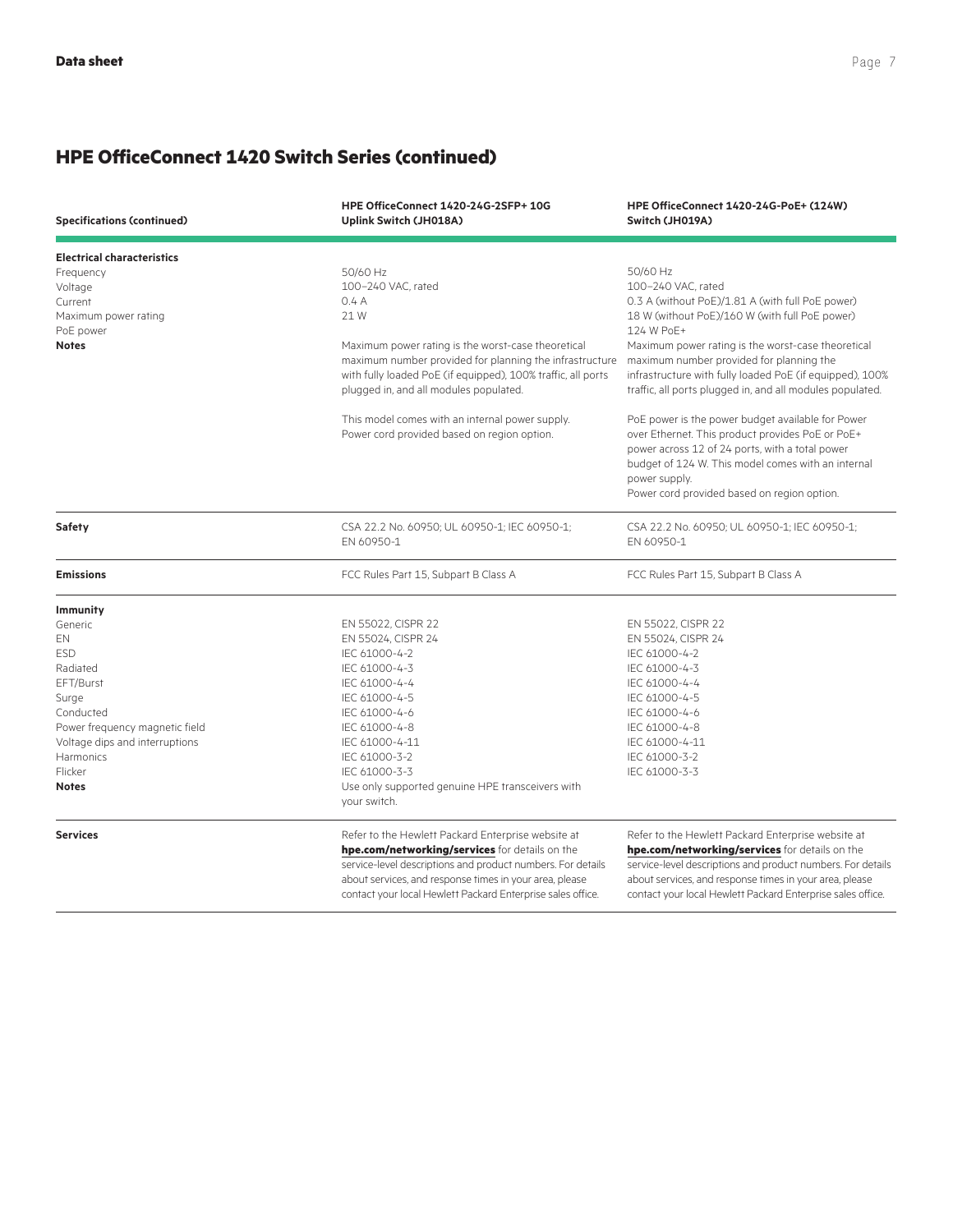

1000BASE-T: full only

(IEEE 802.3 Type 10BASE-T, IEEE 802.3u Type 100BASE-TX, IEEE 802.3ab

Duplex: 10BASE-T/100BASE-TX: half or full;

**Specifications (continued) HPE OfficeConnect 1420 5G Switch (JH327A)**

**I/O ports and slots** 5 RJ-45 autosensing 10/100/1000 ports





Type 100BASE-TX, IEEE 802.3ab

**HPE OfficeConnect 1420 8G Switch (JH329A)**

**HPE OfficeConnect 1420 5G POE+ (32W) Switch (JH328A)**

Type 1000BASE-T); Media Type: Auto-MDIX; Type 1000BASE-T); Media Type: Auto-MDIX; 5 RJ-45 autosensing 10/100/1000 ports (IEEE 802.3 Type 10BASE-T, IEEE 802.3u Type 100BASE-TX, IEEE 802.3ab Duplex: 10BASE-T/100BASE-TX: half or full; 1000BASE-T: full only 8 RJ-45 autosensing 10/100/1000 ports (IEEE 802.3 Type 10BASE-T, IEEE 802.3u Type 1000BASE-T); Media Type: Auto-MDIX; Duplex: 10BASE-T/100BASE-TX: half or full; 1000BASE-T: full only

|                                                                                                                                                                                  |                                                                                                                                                                                                                            |                                                                                                                                                                                                                            | Supports a maximum of 8 autosensing<br>10/100/1000 ports                                                                                                                                                                   |
|----------------------------------------------------------------------------------------------------------------------------------------------------------------------------------|----------------------------------------------------------------------------------------------------------------------------------------------------------------------------------------------------------------------------|----------------------------------------------------------------------------------------------------------------------------------------------------------------------------------------------------------------------------|----------------------------------------------------------------------------------------------------------------------------------------------------------------------------------------------------------------------------|
| <b>Physical characteristics</b>                                                                                                                                                  |                                                                                                                                                                                                                            |                                                                                                                                                                                                                            |                                                                                                                                                                                                                            |
| <b>Dimensions</b><br>Weight                                                                                                                                                      | $4.53(w) \times 3.18(d) \times 1.06(h)$ in.<br>$(11.5 \times 8.7 \times 2.7$ cm)<br>0.66 lb (0.3 kg)                                                                                                                       | $6.21(w) \times 4.13(d) \times 1.06(h)$ in.<br>$(15.77 \times 10.49 \times 2.69$ cm)<br>1.10 lb (0.5 kg)                                                                                                                   | $6.21(w) \times 4.13(d) \times 1.06(h)$ in.<br>$(15.77 \times 10.49 \times 2.69$ cm)<br>1.10 lb (0.5 kg)                                                                                                                   |
| <b>Memory and processor</b>                                                                                                                                                      | Packet buffer size: 125 KB                                                                                                                                                                                                 | Packet buffer size: 125 KB                                                                                                                                                                                                 | Packet buffer size: 187.5 KB                                                                                                                                                                                               |
| <b>Mounting and enclosure</b>                                                                                                                                                    | Desktop (rear port)                                                                                                                                                                                                        | Desktop (rear port)                                                                                                                                                                                                        | Desktop (rear port)                                                                                                                                                                                                        |
| Performance                                                                                                                                                                      |                                                                                                                                                                                                                            |                                                                                                                                                                                                                            |                                                                                                                                                                                                                            |
| 100 Mb Latency<br>1000 Mb Latency<br>Throughput<br>Routing/Switching capacity<br>MAC address table size                                                                          | < 3 µs (LIFO 64-byte packets)<br>< 2.6 µs (LIFO 64-byte packets)<br>Up to 7.4 Mpps<br>10 Gbps<br>2048 entries                                                                                                              | < 3 µs (LIFO 64-byte packets)<br>< 2.6 µs (LIFO 64-byte packets)<br>Up to 7.4 Mpps<br>10 Gbps<br>2048 entries                                                                                                              | < 3 µs (LIFO 64-byte packets)<br>< 2.6 µs (LIFO 64-byte packets)<br>Up to 11.8 Mpps<br>16 Gbps<br>4096 entries                                                                                                             |
| <b>Environment</b>                                                                                                                                                               |                                                                                                                                                                                                                            |                                                                                                                                                                                                                            |                                                                                                                                                                                                                            |
| Operating temperature<br>Operating relative humidity<br>Nonoperating/Storage temperature -40°F to 158°F (-40°C to 70°C)<br>Nonoperating/Storage relative<br>humidity<br>Acoustic | 32°F to 104°F (0°C to 40°C)<br>15% to 95%, noncondensing<br>15% to 95%, noncondensing<br>Power: 0 dB No fan                                                                                                                | 32°F to 104°F (0°C to 40°C)<br>15% to 95%, noncondensing<br>-40°F to 158°F (-40°C to 70°C)<br>15% to 95%, noncondensing<br>Power: 0 dB No fan                                                                              | 32°F to 104°F (0°C to 40°C)<br>15% to 95% @ 104°F (40°C), noncondensing<br>-40°F to 158°F (-40°C to 70°C)<br>15% to 95% @ 149°F (65°C), noncondensing<br>Power: 0 dB No fan                                                |
| <b>Reliability</b>                                                                                                                                                               |                                                                                                                                                                                                                            |                                                                                                                                                                                                                            |                                                                                                                                                                                                                            |
| MTBF (years)                                                                                                                                                                     | 127.70 years                                                                                                                                                                                                               | 75.84 years                                                                                                                                                                                                                | 121.45 years                                                                                                                                                                                                               |
| <b>Electrical characteristics</b>                                                                                                                                                |                                                                                                                                                                                                                            |                                                                                                                                                                                                                            |                                                                                                                                                                                                                            |
| Frequency<br>Voltage<br>Maximum power rating<br>PoE power                                                                                                                        | 50/60 Hz<br>100-240 VAC, rated<br>12 V DC<br>3.0 W                                                                                                                                                                         | 50/60 Hz<br>100-240 VAC, rated<br>54 V DC<br>40 W<br>32 W PoF+                                                                                                                                                             | 50/60 Hz<br>100-240 VAC, rated<br>12 V DC<br>4.5 W                                                                                                                                                                         |
| <b>Notes</b>                                                                                                                                                                     | Maximum power rating is the worst-case<br>theoretical maximum number provided for<br>planning the infrastructure with fully loaded<br>PoE (if equipped), 100% traffic, all ports<br>plugged in, and all modules populated. | Maximum power rating is the worst-case<br>theoretical maximum number provided for<br>planning the infrastructure with fully loaded<br>PoE (if equipped), 100% traffic, all ports<br>plugged in, and all modules populated. | Maximum power rating is the worst-case<br>theoretical maximum number provided for<br>planning the infrastructure with fully loaded<br>PoE (if equipped), 100% traffic, all ports<br>plugged in, and all modules populated. |
|                                                                                                                                                                                  | This model comes with an internal power<br>supply. Power cord provided based on<br>region option.                                                                                                                          | PoE power is the power budget available for<br>Power over Ethernet. This product provides<br>PoE or PoE+ power across 4 of 5 ports, with<br>a total power budget of 32 W.                                                  | This model comes with an internal power<br>supply. Power cord provided based on<br>region option.                                                                                                                          |
|                                                                                                                                                                                  |                                                                                                                                                                                                                            | This model comes with an internal power<br>supply. Power cord provided based on<br>region option.                                                                                                                          |                                                                                                                                                                                                                            |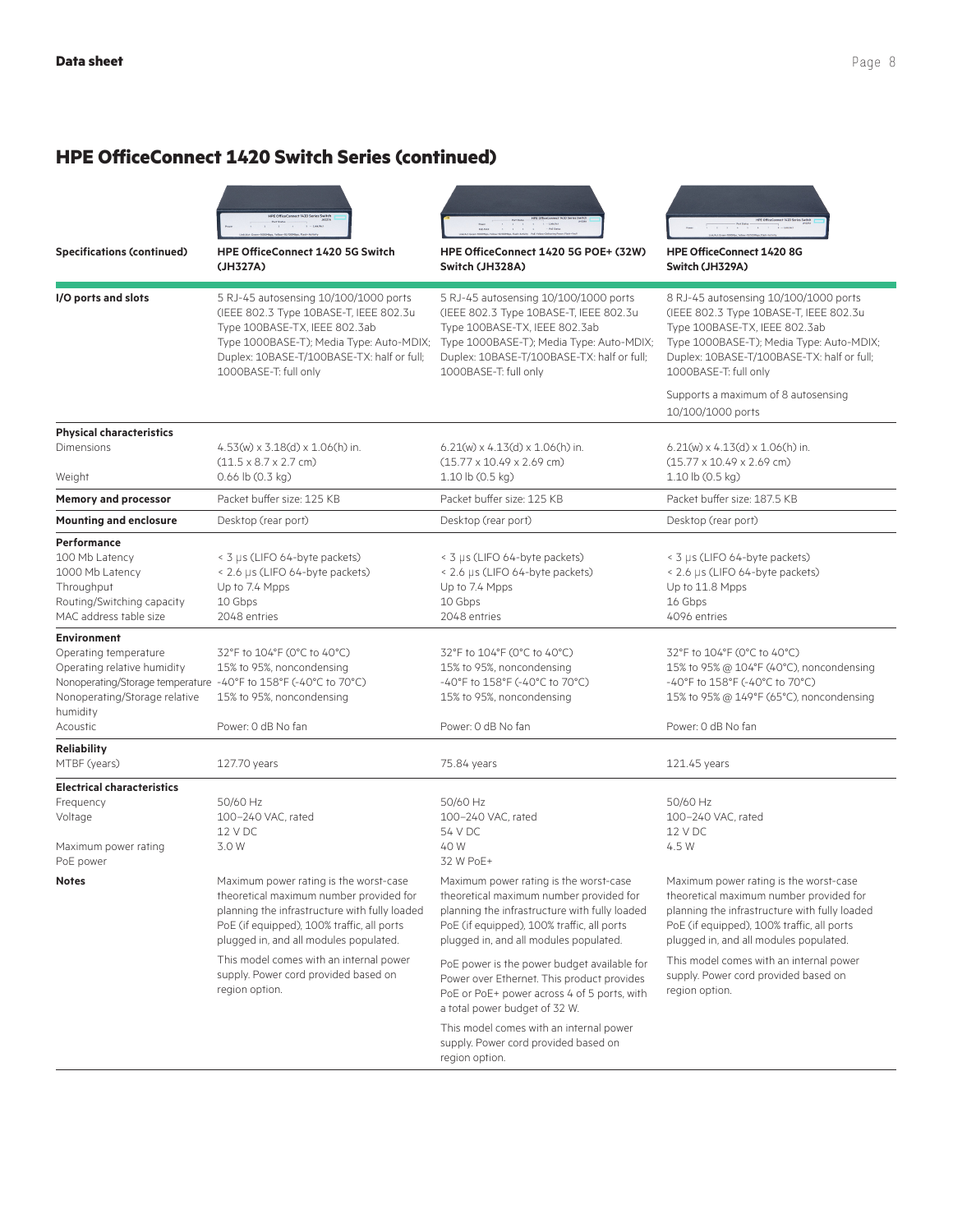| <b>Specifications (continued)</b> | <b>HPE OfficeConnect 1420 5G Switch</b>                                                                                                                                                                                                                                                            | HPE OfficeConnect 1420 5G POE+ (32W)                                                                                                                                                                                                                                                               | <b>HPE OfficeConnect 1420 8G Switch</b>                                                                                                                                                                                                                                                         |
|-----------------------------------|----------------------------------------------------------------------------------------------------------------------------------------------------------------------------------------------------------------------------------------------------------------------------------------------------|----------------------------------------------------------------------------------------------------------------------------------------------------------------------------------------------------------------------------------------------------------------------------------------------------|-------------------------------------------------------------------------------------------------------------------------------------------------------------------------------------------------------------------------------------------------------------------------------------------------|
|                                   | (JH327A)                                                                                                                                                                                                                                                                                           | Switch (JH328A)                                                                                                                                                                                                                                                                                    | (JH329A)                                                                                                                                                                                                                                                                                        |
| Safety                            | UL 60950; IEC 60950-1; EN 60950-1;                                                                                                                                                                                                                                                                 | UL 60950; IEC 60950-1; EN 60950-1;                                                                                                                                                                                                                                                                 | UL 60950; IEC 60950-1; EN 60950-1;                                                                                                                                                                                                                                                              |
|                                   | CAN/CSA-C22.2 No. 60950-1-03                                                                                                                                                                                                                                                                       | CAN/CSA-C22.2 No. 60950-1-03                                                                                                                                                                                                                                                                       | CAN/CSA-C22.2 No. 60950-1-03                                                                                                                                                                                                                                                                    |
| <b>Emissions</b>                  | FCC Rules Part 15, Subpart B Class A                                                                                                                                                                                                                                                               | FCC Rules Part 15, Subpart B Class A                                                                                                                                                                                                                                                               | FCC Rules Part 15, Subpart B Class A                                                                                                                                                                                                                                                            |
| Immunity<br>Generic               | EN 55022, CISPR 22                                                                                                                                                                                                                                                                                 | EN 55022, CISPR 22                                                                                                                                                                                                                                                                                 | EN 55022, CISPR 22                                                                                                                                                                                                                                                                              |
| EN                                | EN 55024, CISPR 24                                                                                                                                                                                                                                                                                 | EN 55024, CISPR 24                                                                                                                                                                                                                                                                                 | EN 55024, CISPR 24                                                                                                                                                                                                                                                                              |
| <b>ESD</b>                        | IEC 61000-4-2                                                                                                                                                                                                                                                                                      | IEC 61000-4-2                                                                                                                                                                                                                                                                                      | IEC 61000-4-2                                                                                                                                                                                                                                                                                   |
| Radiated                          | IEC 61000-4-3                                                                                                                                                                                                                                                                                      | IEC 61000-4-3                                                                                                                                                                                                                                                                                      | IEC 61000-4-3                                                                                                                                                                                                                                                                                   |
| EFT/Burst                         | IEC 61000-4-4                                                                                                                                                                                                                                                                                      | IEC 61000-4-4                                                                                                                                                                                                                                                                                      | IEC 61000-4-4                                                                                                                                                                                                                                                                                   |
| Surge                             | IEC 61000-4-5                                                                                                                                                                                                                                                                                      | IEC 61000-4-5                                                                                                                                                                                                                                                                                      | IEC 61000-4-5                                                                                                                                                                                                                                                                                   |
| Conducted                         | IFC 61000-4-6                                                                                                                                                                                                                                                                                      | IFC 61000-4-6                                                                                                                                                                                                                                                                                      | IFC 61000-4-6                                                                                                                                                                                                                                                                                   |
| Power frequency magnetic field    | IEC 61000-4-8                                                                                                                                                                                                                                                                                      | IEC 61000-4-8                                                                                                                                                                                                                                                                                      | IEC 61000-4-8                                                                                                                                                                                                                                                                                   |
| Voltage dips and interruptions    | IEC 61000-4-11                                                                                                                                                                                                                                                                                     | IEC 61000-4-11                                                                                                                                                                                                                                                                                     | IEC 61000-4-11                                                                                                                                                                                                                                                                                  |
| Harmonics                         | IFC 61000-3-2                                                                                                                                                                                                                                                                                      | IFC 61000-3-2                                                                                                                                                                                                                                                                                      | IEC 61000-3-2                                                                                                                                                                                                                                                                                   |
| Flicker                           | IEC 61000-3-3                                                                                                                                                                                                                                                                                      | IEC 61000-3-3                                                                                                                                                                                                                                                                                      | IEC 61000-3-3                                                                                                                                                                                                                                                                                   |
| <b>Services</b>                   | Refer to the Hewlett Packard Enterprise<br>website at hpe.com/networking/services<br>for details on the service-level descriptions<br>and product numbers. For details about<br>services and response times in your area,<br>please contact your local Hewlett Packard<br>Enterprise sales office. | Refer to the Hewlett Packard Enterprise<br>website at hpe.com/networking/services<br>for details on the service-level descriptions<br>and product numbers. For details about<br>services and response times in your area,<br>please contact your local Hewlett Packard<br>Enterprise sales office. | Refer to the Hewlett Packard Enterprise<br>website at hpe.com/networking/services<br>for details on the service-level descriptions and<br>product numbers. For details about services and<br>response times in your area, please contact your<br>local Hewlett Packard Enterprise sales office. |

### **HPE OfficeConnect 1420 Switch Series (continued)**

|                                   |                                                                                                                                                                                                                                  | HHH HHH HHH<br><u>odhu</u> dru                                                                                                                                                                                                    |
|-----------------------------------|----------------------------------------------------------------------------------------------------------------------------------------------------------------------------------------------------------------------------------|-----------------------------------------------------------------------------------------------------------------------------------------------------------------------------------------------------------------------------------|
| <b>Specifications (continued)</b> | HPE OfficeConnect 1420 8G PoE+ (64W) Switch (JH330A)                                                                                                                                                                             | HPE OfficeConnect 1420 24G Switch (JG708B)                                                                                                                                                                                        |
| I/O ports and slots               | 8 RJ-45 autosensing 10/100/1000 ports<br>(IEEE 802.3 Type 10BASE-T, IEEE 802.3u Type 100BASE-TX,<br>IEEE 802.3ab Type 1000BASE-T); Media Type: Auto-MDIX;<br>Duplex: 10BASE-T/100BASE-TX: half or full;<br>1000BASE-T: full only | 24 RJ-45 autosensing 10/100/1000 ports<br>(IEEE 802.3 Type 10BASE-T, IEEE 802.3u Type 100BASE-TX,<br>IEEE 802.3ab Type 1000BASE-T); Media Type: Auto-MDIX;<br>Duplex: 10BASE-T/100BASE-TX: half or full;<br>1000BASE-T: full only |
|                                   | Supports a maximum of 8 autosensing 10/100/1000 ports                                                                                                                                                                            | Supports a maximum of 24 autosensing 10/100/1000 ports                                                                                                                                                                            |
| <b>Physical characteristics</b>   |                                                                                                                                                                                                                                  |                                                                                                                                                                                                                                   |
| Dimensions                        | $9.24(w)$ x 4.13(d) x 1.06(h) in. (23.47 x 10.49 x 2.69 cm)                                                                                                                                                                      | $17.32(w) \times 6.81(d) \times 1.73(h)$ in. $(44 \times 17.3 \times 4.4 \text{ cm})$                                                                                                                                             |
| Weight                            | 1.54 lb (0.7 kg)                                                                                                                                                                                                                 | $6.61$ lb $(3$ kg)                                                                                                                                                                                                                |
| <b>Memory and processor</b>       | Packet buffer size: 187.5 KB                                                                                                                                                                                                     | 1 MB flash: Packet buffer size: 512 KB                                                                                                                                                                                            |
| <b>Mounting and enclosure</b>     | Mounts in an EIA standard 19-inch telco rack (hardware included);<br>Desktop (rear port)<br>Desktop mounting                                                                                                                     |                                                                                                                                                                                                                                   |
| Performance                       |                                                                                                                                                                                                                                  |                                                                                                                                                                                                                                   |
| 100 Mb Latency                    | < 3 µs (LIFO 64-byte packets)                                                                                                                                                                                                    | < 8.0 µs (LIFO 64-byte packets)                                                                                                                                                                                                   |
| 1000 Mb Latency                   | < 2.6 µs (LIFO 64-byte packets)                                                                                                                                                                                                  | < 16 µs (LIFO 64-byte packets)                                                                                                                                                                                                    |
| Throughput                        | Up to 11.8 Mpps                                                                                                                                                                                                                  | Up to 35.7 Mpps (64-byte packets)                                                                                                                                                                                                 |
| Routing/Switching capacity        | 16 Gbps                                                                                                                                                                                                                          | 48 Gbps                                                                                                                                                                                                                           |
| MAC address table size            | 4096 entries                                                                                                                                                                                                                     | 8192 entries                                                                                                                                                                                                                      |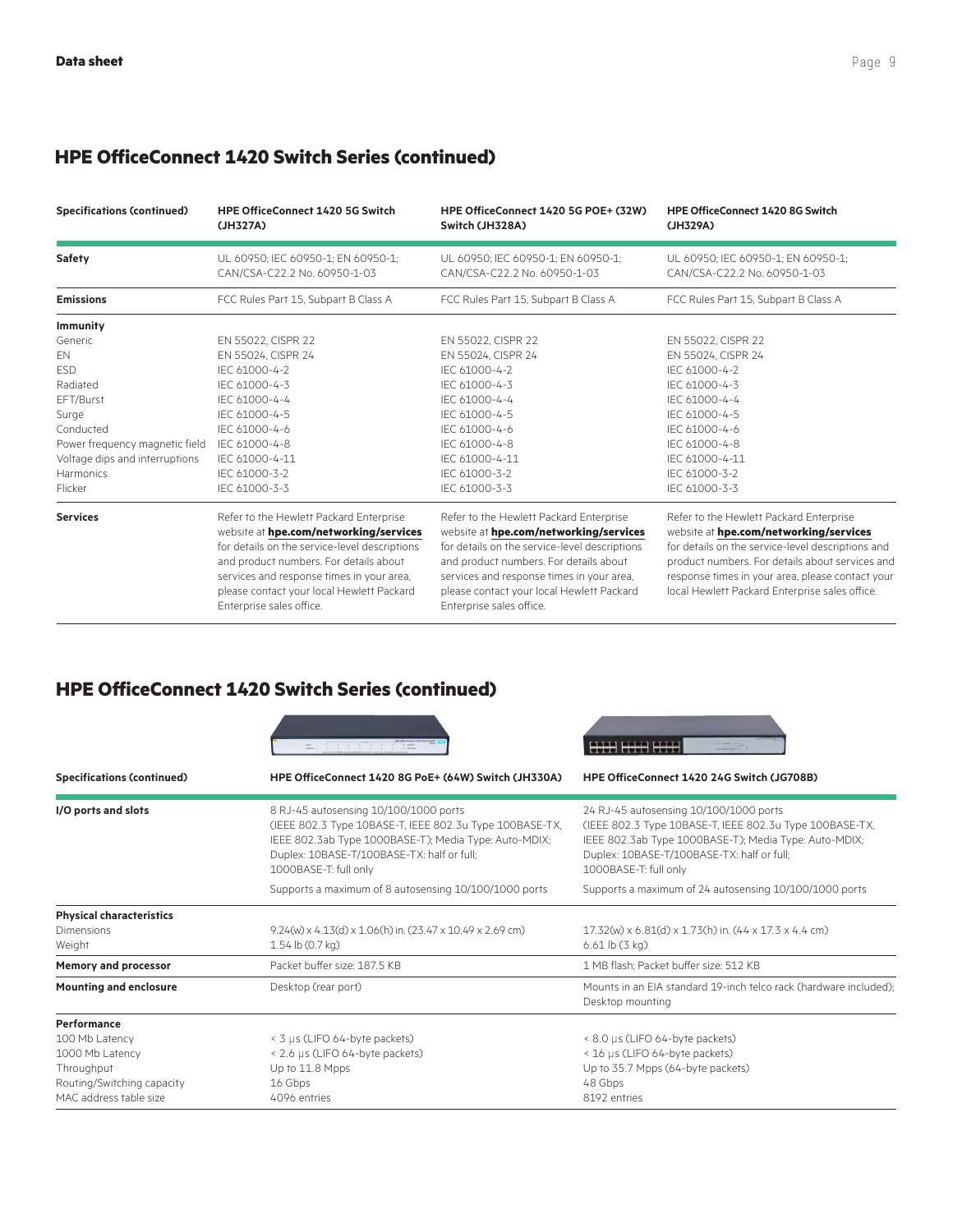| <b>Specifications (continued)</b><br>HPE OfficeConnect 1420 8G PoE+ (64W) Switch (JH330A) |                                                                                                | HPE OfficeConnect 1420 24G Switch (JG708B)                                                                              |  |
|-------------------------------------------------------------------------------------------|------------------------------------------------------------------------------------------------|-------------------------------------------------------------------------------------------------------------------------|--|
| <b>Environment</b>                                                                        |                                                                                                |                                                                                                                         |  |
| Operating temperature                                                                     | 32°F to 104°F (0°C to 40°C)                                                                    | 32°F to 104°F (0°C to 40°C)                                                                                             |  |
| Operating relative humidity                                                               | 15% to 95% @ 104°F (40°C), noncondensing                                                       | 5% to 95% @ 104°F (40°C), noncondensing                                                                                 |  |
| Nonoperating/Storage temperature                                                          | -40°F to 158°F (-40°C to 70°C)                                                                 | -40°F to 158°F (-40°C to 70°C)                                                                                          |  |
| Nonoperating/Storage relative humidity                                                    | 15% to 90% @ 149°F (65°C), noncondensing                                                       | 5% to 90% @ 149°F (65°C), noncondensing                                                                                 |  |
| Altitude                                                                                  | Up to 10,000 ft (3 km)                                                                         | Up to 16,404 ft (5 km)                                                                                                  |  |
| Acoustic                                                                                  | Power: 0 dB No fan                                                                             | Power: 0 dB No fan                                                                                                      |  |
| <b>Reliability</b>                                                                        |                                                                                                |                                                                                                                         |  |
| MTBF (years)                                                                              | 73.57 years                                                                                    | 140.34 years                                                                                                            |  |
| <b>Electrical characteristics</b>                                                         |                                                                                                |                                                                                                                         |  |
| Frequency                                                                                 | 50/60 Hz                                                                                       | 50/60 Hz                                                                                                                |  |
| Maximum heat dissipation                                                                  |                                                                                                | 55 BTU/hr (58 kJ/hr)                                                                                                    |  |
| Voltage                                                                                   | 100-240 VAC, rated                                                                             | 100-240 VAC, rated                                                                                                      |  |
|                                                                                           | 54 V DC                                                                                        |                                                                                                                         |  |
| Current                                                                                   |                                                                                                | 0.3A                                                                                                                    |  |
| Maximum power rating                                                                      | 80W                                                                                            | 16 W                                                                                                                    |  |
| PoE power                                                                                 | 64 W PoE+                                                                                      |                                                                                                                         |  |
| <b>Notes</b>                                                                              | Maximum power rating is the worst-case theoretical maximum                                     | Maximum power rating is the worst-case theoretical maximum                                                              |  |
|                                                                                           | number provided for planning the infrastructure with fully                                     | number provided for planning the infrastructure with fully                                                              |  |
|                                                                                           | loaded PoE (if equipped), 100% traffic, all ports plugged in,                                  | loaded PoE (if equipped), 100% traffic, all ports plugged in,                                                           |  |
|                                                                                           | and all modules populated.                                                                     | and all modules populated.                                                                                              |  |
|                                                                                           | PoE power is the power budget available for Power over                                         | This model comes with an internal power supply. Power cord                                                              |  |
|                                                                                           | Ethernet. This product provides PoE or PoE+ power                                              | provided based on region option.                                                                                        |  |
|                                                                                           | across 8 of 8 ports, with a total power budget of 64 W.                                        |                                                                                                                         |  |
|                                                                                           |                                                                                                |                                                                                                                         |  |
|                                                                                           | This model comes with an internal power supply. Power cord<br>provided based on region option. |                                                                                                                         |  |
|                                                                                           |                                                                                                |                                                                                                                         |  |
| Safety                                                                                    | UL 60950; IEC 60950-1; EN 60950-1;<br>CAN/CSA-C22.2 No. 60950-1-03                             | CSA 22.2 No. 60950; UL 60950-1; IEC 60950-1; EN 60950-1                                                                 |  |
| <b>Emissions</b>                                                                          | FCC Rules Part 15, Subpart B Class A                                                           | FCC Rules Part 15, Subpart B Class A                                                                                    |  |
|                                                                                           |                                                                                                |                                                                                                                         |  |
| <b>Immunity</b>                                                                           |                                                                                                |                                                                                                                         |  |
| Generic                                                                                   | EN 55022, CISPR 22                                                                             | EN 55022, CISPR 22                                                                                                      |  |
| EN                                                                                        | EN 55024, CISPR 24                                                                             | EN 55024, CISPR 24                                                                                                      |  |
| <b>ESD</b>                                                                                | IEC 61000-4-2                                                                                  | IEC 61000-4-2                                                                                                           |  |
| Radiated                                                                                  | IEC 61000-4-3                                                                                  | IEC 61000-4-3                                                                                                           |  |
| EFT/Burst                                                                                 | IEC 61000-4-4                                                                                  | IEC 61000-4-4                                                                                                           |  |
| Surge                                                                                     | IEC 61000-4-5                                                                                  | IEC 61000-4-5                                                                                                           |  |
| Conducted                                                                                 | IEC 61000-4-6                                                                                  | IEC 61000-4-6                                                                                                           |  |
| Power frequency magnetic field                                                            | IEC 61000-4-8                                                                                  | IEC 61000-4-8                                                                                                           |  |
| Voltage dips and interruptions                                                            | IEC 61000-4-11                                                                                 | IEC 61000-4-11<br>IEC 61000-3-2                                                                                         |  |
| Harmonics                                                                                 | IEC 61000-3-2                                                                                  |                                                                                                                         |  |
| Flicker                                                                                   | IEC 61000-3-3                                                                                  | IEC 61000-3-3                                                                                                           |  |
| <b>Notes</b>                                                                              |                                                                                                | IEEE 802.3az Energy Efficient Ethernet protocol is supported<br>by the HPE OfficeConnect 1420 24G (JG708B), HPE 1410-16 |  |
|                                                                                           |                                                                                                | (J9662A) and HPE 1410-24 (J9663A) Switches.                                                                             |  |
| <b>Services</b>                                                                           | Refer to the Hewlett Packard Enterprise website at                                             | Refer to the Hewlett Packard Enterprise website at                                                                      |  |
|                                                                                           | hpe.com/networking/services for details on the                                                 | hpe.com/networking/services for details on the service-level                                                            |  |
|                                                                                           | service-level descriptions and product numbers. For details                                    | descriptions and product numbers. For details about services                                                            |  |
|                                                                                           | about services and response times in your area, please contact                                 | and response times in your area, please contact your local                                                              |  |
|                                                                                           | your local Hewlett Packard Enterprise sales office.                                            | Hewlett Packard Enterprise sales office.                                                                                |  |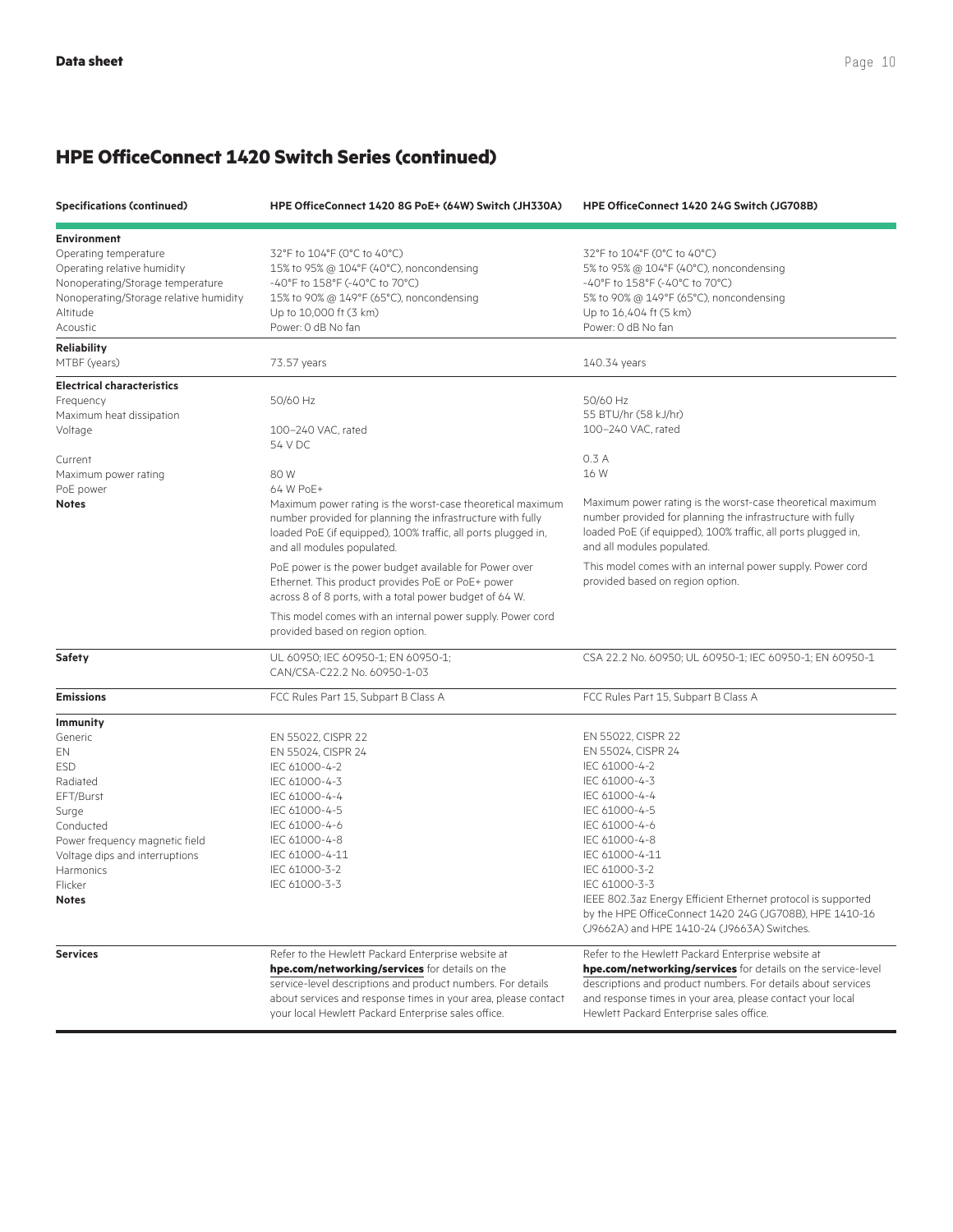#### **Standards and protocols**

(applies to all products in series)

**General protocols** IEEE 802.1p Priority IEEE 802.3ab 1000BASE-T IEEE 802.3az Energy Efficient Ethernet IEEE 802.3i 10BASE-T Ethernet over twisted pair

IEEE 802.3u 100BASE-TX Fast Ethernet, 100BASE-FX with auto-negotiation IEEE 802.3x Flow Control

### **HPE OfficeConnect 1420 Switch Series accessories**

| Cables (for models JH017A and JH018A)           | HPE 0.5 m Multimode OM3 LC/LC Optical Cable (AJ833A)<br>HPE 1 m Multimode OM3 LC/LC Optical Cable (AJ834A) |  |  |
|-------------------------------------------------|------------------------------------------------------------------------------------------------------------|--|--|
|                                                 |                                                                                                            |  |  |
|                                                 | HPE 2 m Multimode OM3 LC/LC Optical Cable (AJ835A)                                                         |  |  |
|                                                 | HPE 5 m Multimode OM3 LC/LC Optical Cable (AJ836A)                                                         |  |  |
|                                                 | HPE 15 m Multimode OM3 LC/LC Optical Cable (AJ837A)                                                        |  |  |
|                                                 | HPE 30 m Multimode OM3 LC/LC Optical Cable (AJ838A)                                                        |  |  |
|                                                 | HPE 50 m Multimode OM3 LC/LC Optical Cable (AJ839A)                                                        |  |  |
|                                                 | HPE Premier Flex LC/LC Multi-mode OM4 2 fiber 1m Cable (QK732A)                                            |  |  |
|                                                 | HPE Premier Flex LC/LC Multi-mode OM4 2 fiber 2m Cable (QK733A)                                            |  |  |
|                                                 | HPE Premier Flex LC/LC Multi-mode OM4 2 fiber 5m Cable (QK734A)                                            |  |  |
|                                                 | HPE Premier Flex LC/LC Multi-mode OM4 2 fiber 15m Cable (QK735A)                                           |  |  |
|                                                 | HPE Premier Flex LC/LC Multi-mode OM4 2 fiber 30m Cable (QK736A)                                           |  |  |
|                                                 | HPE Premier Flex LC/LC Multi-mode OM4 2 fiber 50m Cable (QK737A)                                           |  |  |
| HPE OfficeConnect 1420-24G-2SFP Switch (JH017A) | HPE X121 1G SFP LC SX Transceiver (J4858C)                                                                 |  |  |
|                                                 | HPE X121 1G SFP LC LX Transceiver (J4859C)                                                                 |  |  |
|                                                 | HPE X121 1G SFP RJ45 T Transceiver (J8177C)                                                                |  |  |
|                                                 | HPE X120 1G SFP LC SX Transceiver (JD118B)                                                                 |  |  |
|                                                 | HPE X120 1G SFP LC LX Transceiver (JD119B)                                                                 |  |  |
|                                                 | HPE X110 100M SFP LC LX Transceiver (JD102B)                                                               |  |  |
|                                                 | HPE X120 1G SFP RJ45 T Transceiver (JD089B)                                                                |  |  |
| HPE OfficeConnect 1420-24G-2SFP+ 10G            | HPE X121 1G SFP LC SX Transceiver (J4858C)                                                                 |  |  |
| Uplink Switch (JH018A)                          | HPE X121 1G SFP LC LX Transceiver (J4859C)                                                                 |  |  |
|                                                 | HPE X121 1G SFP RJ45 T Transceiver (J8177C)                                                                |  |  |
|                                                 | HPE X120 1G SFP LC SX Transceiver (JD118B)                                                                 |  |  |
|                                                 | HPE X120 1G SFP LC LX Transceiver (JD119B)                                                                 |  |  |
|                                                 | HPE X120 1G SFP RJ45 T Transceiver (JD089B)                                                                |  |  |
|                                                 | HPE X132 10G SFP+ LC SR Transceiver (J9150A)                                                               |  |  |
|                                                 | HPE X130 10G SFP+ LC SR Transceiver (JD092B)                                                               |  |  |
|                                                 | HPE X130 10G SFP+ LC LR Transceiver (JD094B)                                                               |  |  |
|                                                 | HPE X242 10G SFP+ to SFP+ 1m Direct Attach Copper Cable (J9281B)                                           |  |  |
|                                                 | HPE X242 10G SFP+ to SFP+ 3m Direct Attach Copper Cable (J9283B)                                           |  |  |

Learn more at **[hpe.com/networking](http://www.hpe.com/networking)**